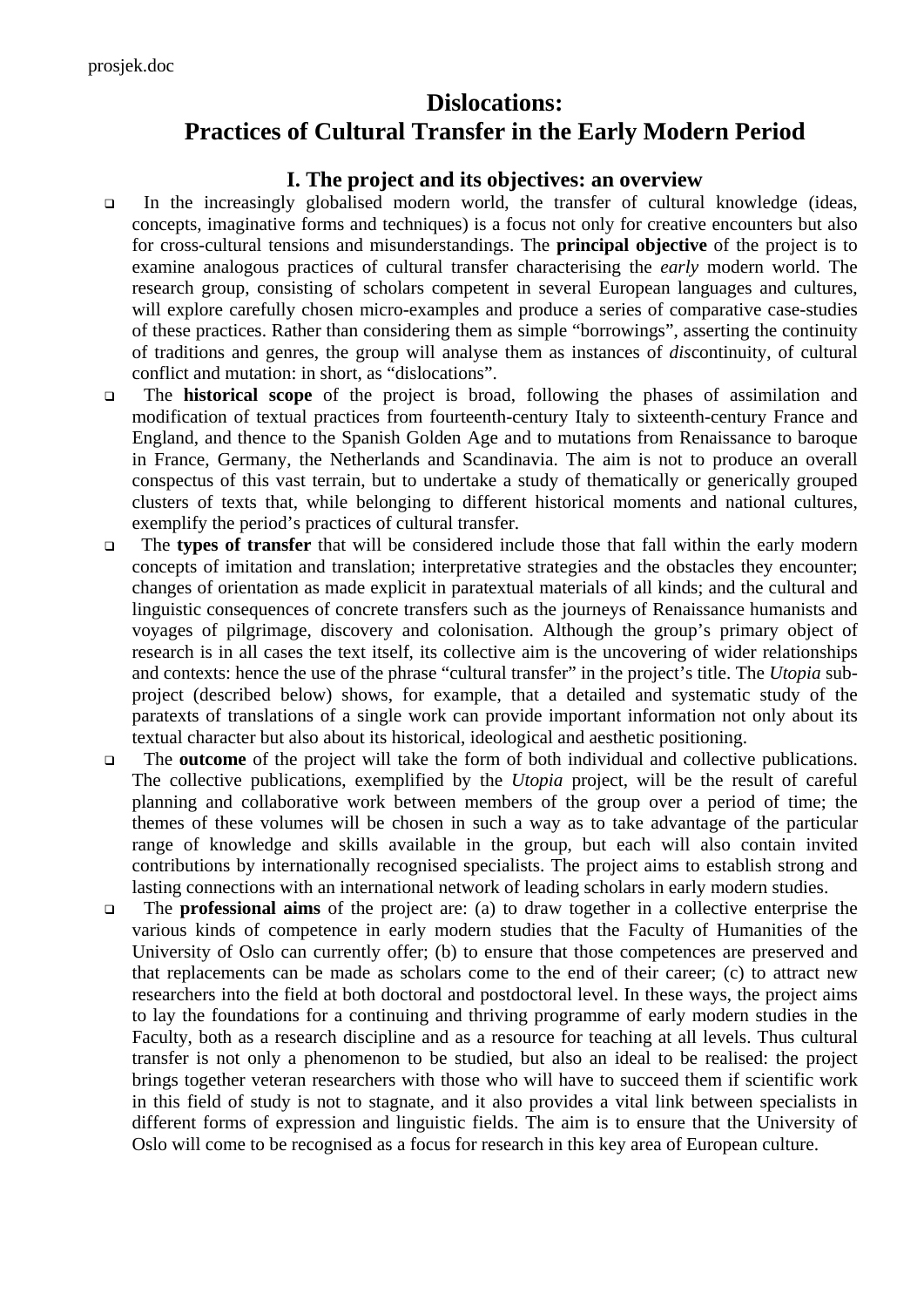## **II. The Research Group**

The project's central focus will be provided by a group (the "Primary Research Group") consisting of permanent faculty members and postdoctoral fellows. The latter will be expected to work full-time on project-related topics, whereas the faculty members will devote significant proportions of their research time either to the research aims or to the administration of the project. The postdoctoral members of the group include candidates for postdoctoral scholarships who are already closely associated with the project's activities; their contribution will be reinforced and enhanced by four new postdoctoral fellowships which are included in the proposed budget and will be publicly advertised soon after the official starting date of the project.

A further group of researchers who are working on their doctorates, or are currently applying for doctoral scholarships, will participate in the project as actively as is compatible with the demands of their doctoral work. In this way, a research culture will progressively be built up that will have productive effects well beyond the lifetime of the project itself.

The Associate Members are those who, while not currently in a position to participate fully in the project, will make contributions as circumstances allow.

### **III. International connections**

The project has been granted support from the University's fund to promote international research cooperatin. Its principal advisor and research consultant, Professor Terence Cave, joins the research group in Oslo frequently and is thus able to play a full part in its activities. He has given papers at four of the group's colloquia and chaired a key discussion session at a fourth. His role includes establishing contacts with leading early modern specialists in the UK, France and North America; advice on forward planning and development of the project; participation in publishing strategy, editing and quality control of group publications; and advice to doctoral and postdoctoral students who are actual or potential members of the group. He will also sponsor the final colloquium at St John's College, Oxford. He reads Norwegian fluently and has a good mastery of spoken Norwegian.

The other international collaborators and members of the Advisory Panel are all distinguished specialists in early modern studies and represent several national cultures (see the separate attached document "List of participants"). They play an active role in one or more of the following ways: sponsoring a major colloquium; giving a keynote lecture at one of the project's colloquia or a paper in its running seminar; advising on international contacts and research strategies. Other internationally known specialists working in areas and with methodologies relevant to the project have given lectures and have participated in the project's workshops and colloquia. As the occasion arises (see below, section VI) further specialists will be invited to participate in these activities.

In these ways, the project is already establishing strong and lasting connections with an international network of leading early modern specialists who will set a benchmark for scholarly excellence, add diversity to the group's methodological discussions and enrich the project's collective publications.

## **IV. Modes of participation**

The "frames of reference" for the project, outlined below (section V), have been agreed by all participants after extensive discussion and are the primary means by which a group identity has been forged. They also provide themes for the project's running seminars, colloquia and subprojects. All participants have played an active role in the development of the project and many have already given papers in its seminars or colloquia. Periodic methodological workshops such as the seminar held in May 2005 (see below, section VI) provide a forum in which a progressive convergence of working methods within the group may be achieved.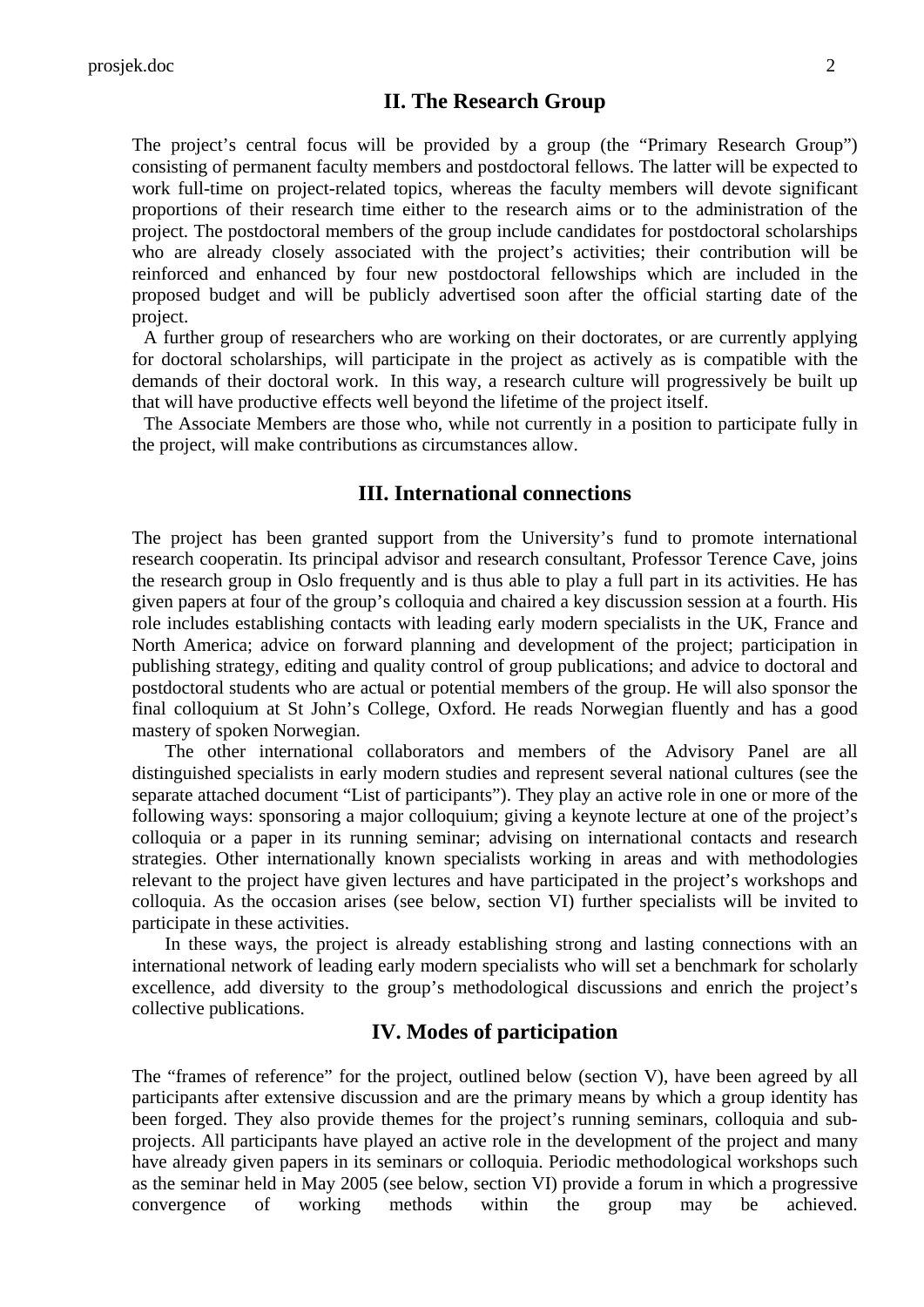It is the responsibility of the Primary Research Group to provide the intellectual momentum for the project, to ensure that it results in outcomes (conferences, publications, etc.) of international quality, and to mediate the project's aims, ongoing work and achievements via the wider project group to the community as a whole. A preliminary example of this activity is provided by the "*Utopia* sub-project", currently nearing completion as a volume on the early modern reception of Thomas More's *Utopia* that will mainly be dedicated to the prefaces of the vernacular versions (see below, VI). The next phase will include work in preparation for the proposed conference in Tours in 2007 on the topic of "Imitation and Plagiarism in the early modern Period". In our days plagiarism, particularly in non-literary prose, has become a subject of frequent dispute among publishers, journalists and text-book writers. The aim of the planned colloquium is both to historicize and to theorize the pressing contemporary problem of plagiarism by looking closely at various practices of textual transfer among some sixteenthcentury writers. What exactly was going on when a text was digested, or not so well digested, and recycled in a new text? What were the reasons for and nature of the high degree of literary borrowing and reuse in early modern writing? Where did the aesthetics of imitation end and the act of stealing another writer's words begin? Publication of the proceedings of this conference has already been discussed in outline with Professor Demonet, one of our leading International Advisors.

The Primary Research Group has identified other key areas of research in accordance with their own research interests and skills, but always bearing in mind the needs of the wider group. One such area which is already under discussion is the specifically geographical aspect of cultural transfer in the period as a whole: examples are provided by the culture of the Papal court at Avignon in the fourteenth century and the transfer of Petrarchism to the New World. It is also proposed that the Primary Research Group study the way in which the geographical axis intersects with the temporal. Problematic issues of "period shift" will be raised here in relation to cultural milieus from Papal court at Avignon to the court of Louis XIV: these two moments provide test-cases for the very notion of the "early modern" (where it begins, where it ends). These issues, involving methodological reflection as well as scholarly specialization, are of the kind that lends themselves to discussion in the group as a whole. Each of the postdoctoral fellows will therefore be asked to plan and chair one semester of the project's running seminar series; they will select a topic which corresponds to their own interests but which will lend itself to comparative and / or methodological study.

## **V. Frames of reference**

#### **1. Period terminology; historical and geographical scope**

The project has chosen as its historical frame of reference the "early modern". This term is now standard in the English-speaking world, where cultural historians use it to refer to a period of gradual and by no means uniform transition towards recognisably modern forms of political and social organisation, beginning in the fifteenth century and ending in the eighteenth (Clossey 2005). For historians, it has the advantage that it does not compartmentalise the past into a series of distinct periods or centuries, that it is not confined to any particular cultural domain, and that it is a relatively neutral term. The Renaissance, by contrast, is largely perceived as a high-culture phenomenon, and the term has commonly been assigned a positive aesthetic value, reflecting the belief of many major figures of that period that they were participating in a wholescale and much-needed renewal of culture after a semi-barbarous "middle age".

The term "Renaissance" continues to be widely used, however, in particular by specialists working on high-culture materials (literature, the visual arts, music, the history of ideas). The project will therefore retain it as a secondary periodising notion within the overall frame of the early modern, while insisting that, at every point, its implications be subject to scrutiny. In particular, the metaphor of dislocation, applied at the historiographical level, will ensure that facile assumptions about the nature of the period are not perpetuated. The work of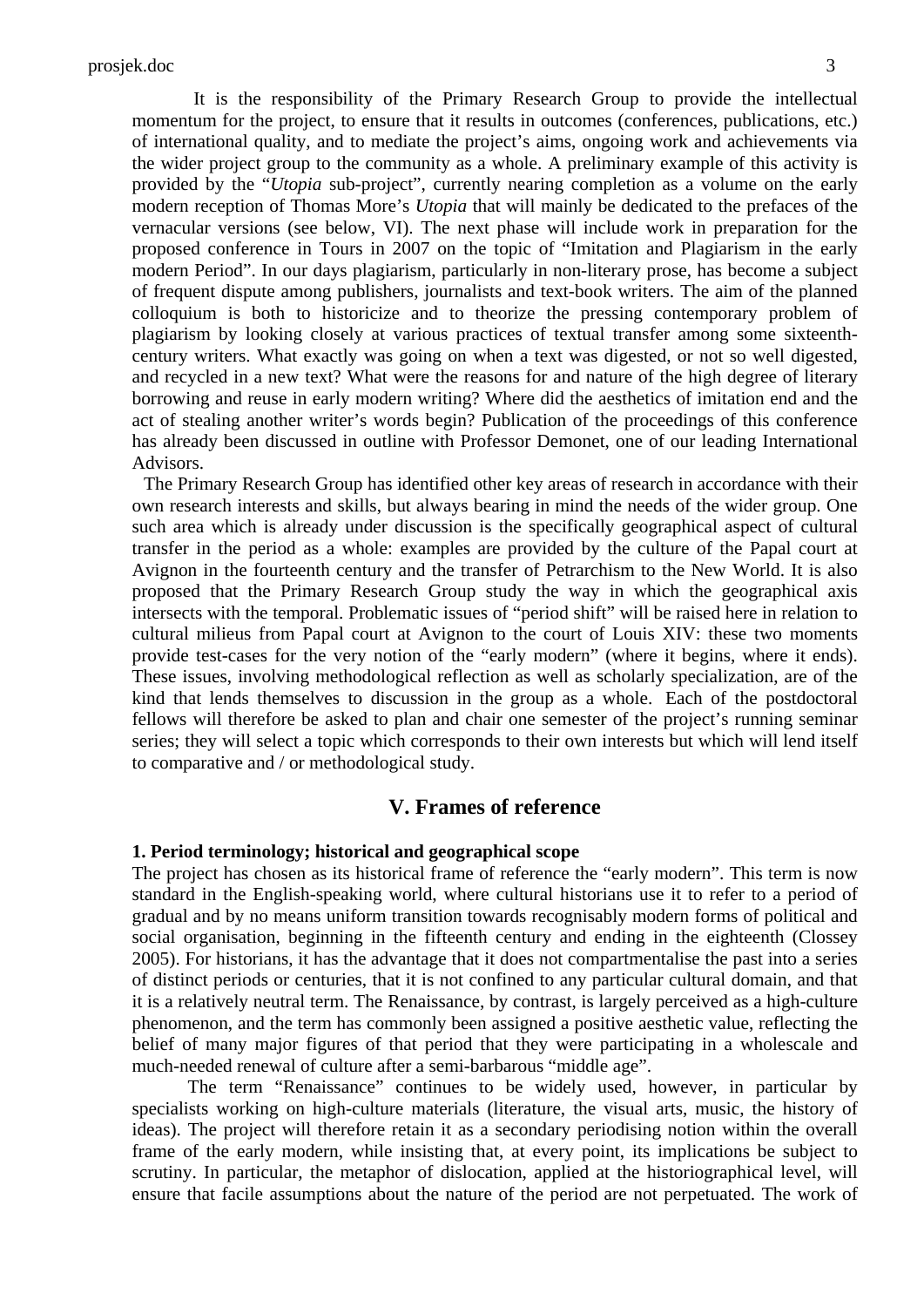early modernists such as Natalie Zemon Davis (1975) and Peter Burke (1998) will be used as a point of reference here: thus, for example, Burke has shown that what appears at first sight to be a single cultural movement is in fact a composite mosaic of activities by small groups of scholars, writers and artists in different parts of Europe. These different activities, which may be thought of as scholarly or cultural fashions, progressively penetrated the consciousness of European elites and contributed to the transformation of central beliefs and values, eventually also affecting populations at a wider level.

The project will therefore seek to contextualise in historical time and geographical space the specific textual conjunctures it examines. The areas of competence of the project's participants are primarily focused in Western Europe, but will also allow the repercussions of the European early modern to be followed out from Europe to other parts of the world and back again. Voyages of discovery and colonisation, which introduce entirely new forms of cultural displacement in the course of the period, may themselves be understood as a process of transfer beyond the borders of Europe: see for example the importation into America of a Latin-based alphabetical script and the art of printing (Mignolo 1995). Cultural transfer between Europe and the Muslim world, in particular relations with the Ottoman Empire and Arab North Africa, is also being explored by inviting qualified guest speakers to the project's seminars and colloquia. Very successful contributions of this kind were presented during the seminar in Vicenza (see below, VI).

#### **2. Cultural transfer**

The professional skills necessary for the project are in the broadest sense philological: the members of the group are primarily specialists in language and literature (Latin, Italian, Spanish, Portuguese, French, English, German, Scandinavian). Although some members of the group are already competent in several of these languages, it will be desirable to strengthen and widen the competence available.

The group's primary object is the early modern *text*. This word has been chosen in preference to "literature", partly because early modern research in the last 30 years or so has been significantly inflected by text theory (see Moss 2003), but above all because the concept of literature in the modern sense did not exist before the eighteenth century: the notion of *litterae* covered much more than we would include in that category (e.g. works of history and moral philosophy), while "poetry" excluded genres that we would consider essentially literary (especially prose fiction). Thus, while literary texts in the modern sense will certainly feature centrally in the project's activities, the group will also study a wide range of non-canonic and non-literary texts where pertinent (collections of correspondence, Amerindian manuscripts, travel diaries, etc.). Such texts will be examined both in a contextual and comparative perspective, and through techniques of formal analysis, including the position of the enunciator, dialogue, parody, types of textual borrowing (quotation, etc.), and the use of rhetorical figures: some of the most important research of the last quarter of a century has arisen from a reexamination and reassessment of the role of rhetoric in early modern writing (see Fumaroli 1980, Vickers 1988, Skinner 1996 and many others). Placed at the focal point of these different analytic techniques, the text offers itself as a primary means of access to the way individuals thought and felt about the world and themselves in the early modern period. In order to understand a culture dominated by texts, an understanding of these texts is essential.

However, as its title indicates, the project will explore the individual text primarily as a site of *cultural transfer.* Although this is of course a modern expression, the word "transfer" derives from the Latin verb *transferre*, and is thence linked to the noun *translatio*. The notion of *translatio studii*, as Curtius showed long ago (1948), is fundamental to post-classical European culture, and the most intense and sustained period of such textual and cultural transference was undoubtedly the early modern period. This period saw a proliferation of editions and translations of ancient works (and some modern ones, especially from Italy) conceived both as a repertory of literary forms and styles and as a storehouse of knowledge and wisdom. The project considers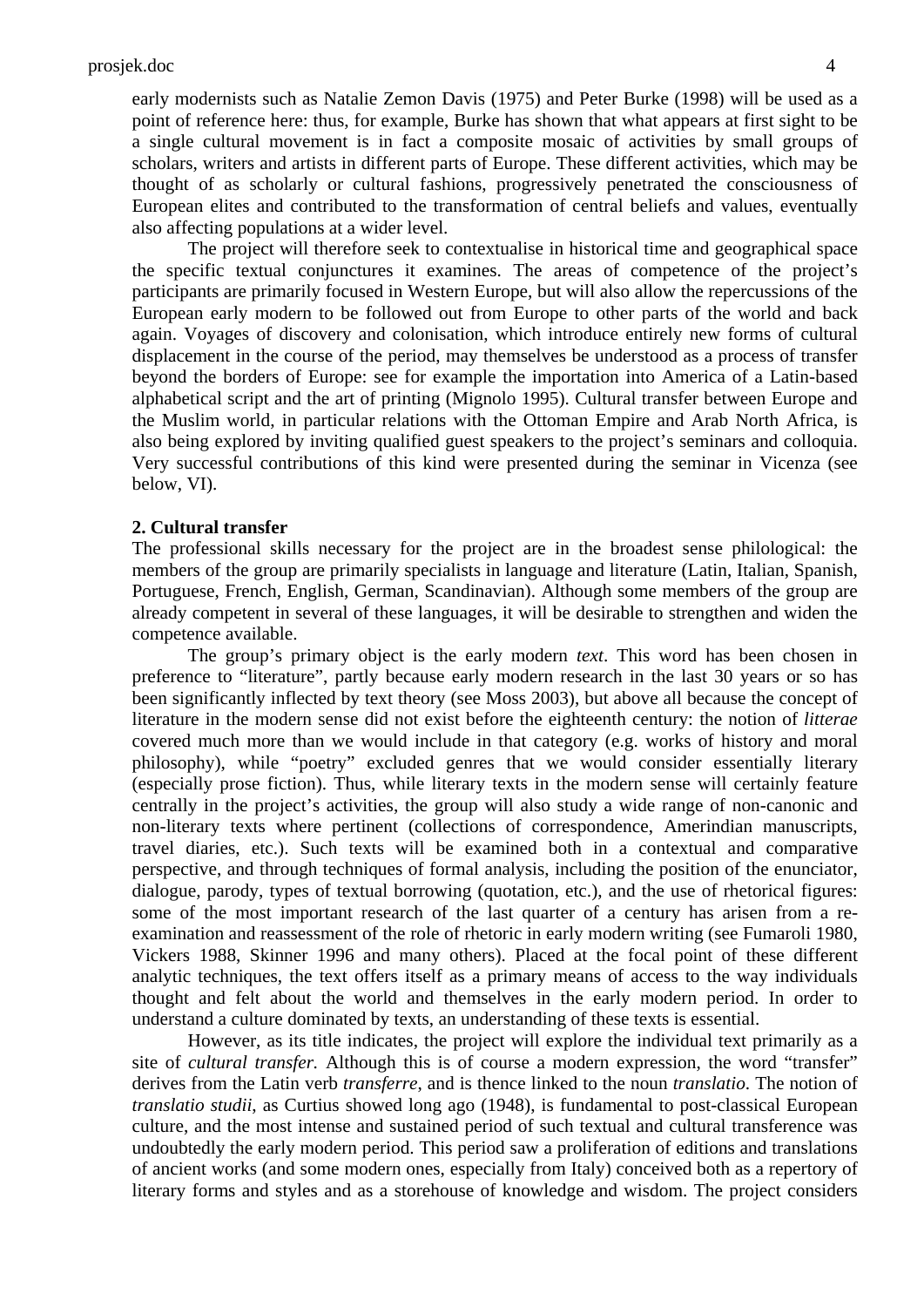transfer not simply as "tradition", a canonic handing over of materials, but above all as *dislocation*, which entails a possible estrangement or alienation of those materials; this word too points back towards an ancient notion that plays a central role in early modern culture, the *locus*, *topos*, or commonplace (it is no accident that this is the era of the rise of the commonplace-book; Moss 1996). But these *topoi* undergo shifts as they move from one cultural context to another. The group proposes to re-examine early modern theories of the imitation of past authors as a matrix in which *difference* surfaces at every point; it explores tensions, rivalry and dissonance between texts and their more or less fully appropriated "subtexts" (see Greene 1982); and it considers the theory and practice of translation itself as a field of productive difference. Equally, it broadens the scope of such enquiries by drawing into its orbit the often violent and traumatic modes of transfer, such as colonisation and evangelisation, brought about by travel to increasingly distant parts of the globe and by increasingly frequent contact with non-European cultures, remembering also that travellers return, bringing with them texts that have been inflected and defamiliarised by encounters with the other (Columbus' diaries are a striking example). It will be clear from this account that the study of cultural transfer is above all a *comparative* study, in which the members of the group pool their various linguistic skills and their specialist knowledge of the national cultures concerned.

#### **3. Paratexts**

The term "paratext", coined by late twentieth-century textual theorists (Genette 1982, 1987), provides a frame within which to explore the complex ways in which texts present themselves to their readers in an age of transition from manuscript to print culture. The paratext is a vehicle of communication between high-culture or canonic texts and the wider environment in which they move; indeed, many paratexts are themselves in a sense *outside* the canon, and demand an analytic approach of their own. Dedications, prefaces, prologues, epigraphs, textual glosses (whether placed in the margins, at the foot of the page or between the lines of the text), epilogues, indexes and the like reveal the intentions according to which a text was situated, contextualised, and made accessible to the reader. They are thus a privileged site of dislocation and cultural transfer and will be a major focus for both individual research and group activity within the project. Paratexts have the advantage of relative brevity and density: they convey a great deal of information in a few pages of print. At the same time, they make acute hermeneutic demands. An author's preface cannot be taken at face value to deliver the meaning of the work as a whole, and various forms of overt and covert censorship may often be detectable in such texts. In short, the paratext provides an ideal object of discussion in a group where linguistic and historical competences are very broad and varied: all members of the group can have the full primary evidence in front of them, and the pooling of their different skills and perspectives makes it possible to arrive at a many-sided and nuanced interpretation of the text. The *Utopia* sub-project (below, VI) is a model for this approach.

#### **4. Genre**

One of the primary modes of cultural transfer in the early modern period is generic. Conceptions of genre imply a whole underlying classification of written texts and indeed of knowledge itself, so that dislocations and mutations at the generic level provide evidence of other forms of change: one instance is the role of genres such as the epic in evolving conceptions of national identity; another is the way in which the emergence of "new" genres (the romance, the picaresque novel, the essay) provoke a reflection on the relative continuity or discontinuity between ancient and modern cultures. In the case of fictional genres, questions such as the relation between fiction and reality (or truth) recur in ways that provide a marker for mutations in the epistemology of literature. Some members of the group will work primarily on generic issues or within specific genres and the group as a whole will use genre as a major point of reference in its exploration of cultural transfer. This also concerns the "missing links" sub-project, since the links in question will often be between texts belonging to widely differing genres.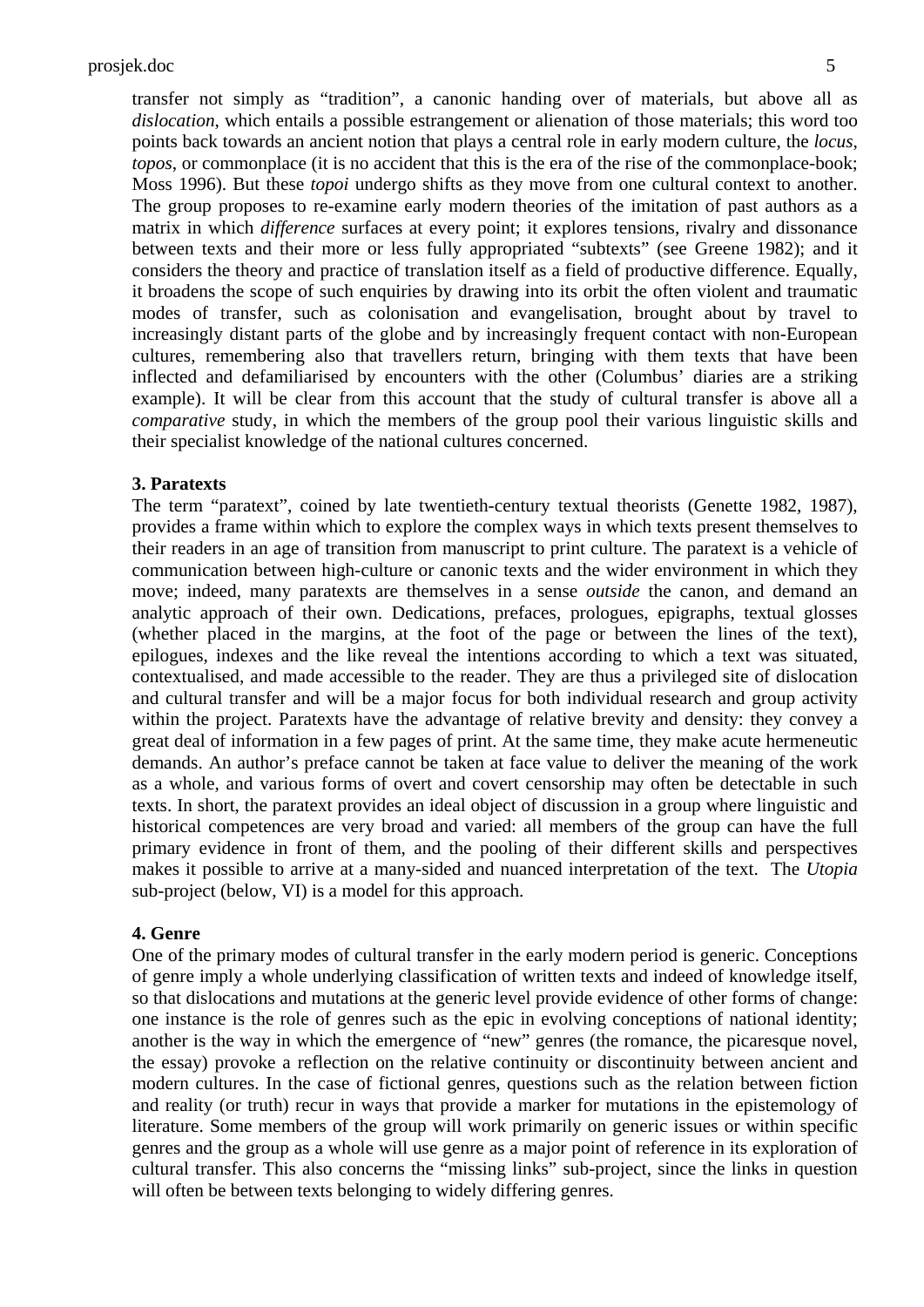#### **5. Missing links**

Any account of textual transfer (be it from antiquity to the early modern period or from the early modern to us) must grapple seriously with the fact that something will inevitably be lost in the *translatio*, as it were. The "missing link" sub-project is designed to emphasize more problematic and enigmatic aspects of textual transfer, and not only to study the explicit proliferation of ancient texts, sources and past cultures in the works of the early modern period, but also to focus on situations where information for different reasons is lost or not immediately accessible. In research on earlier texts, one often comes across cases where it is difficult to establish the status (philological, aesthetic, etc.) of a work because some crucial element is missing: usually a document providing definitive evidence of the circumstances we want to know about (like a missing clue or piece of evidence). Thus it is sometimes quite clear, for example, that even though a text must be ultimately based on classical sources, it is still very difficult to establish the exact nature of the connection. Problems of this kind are also related to the "plagiarism" issue, in so far as an act of plagiarism seeks to disguise or obscure the provenance of a text.

#### **6. Methodologies**

The members of the group bring a variety of methodological skills to the project. As indicated above, their primary competence is linguistic, philological and textual. These skills will be used within the comparative perspective of the project in such a way as to ensure that any conclusions reached at the comparative level will be grounded in expert knowledge of the source languages. The project will thus meet a palpable need in early modern cultural studies, where research tends in general to follow the dividing lines of national literatures and cultures (see Jeanneret 2003).

One member of the Primary Research Group is working on ways in which cognitive pragmatics may throw light on early modern practices of translation, philology and commentary. Cognitive pragmatics offers an empirical account of the inferential processes involved in the recovery of meaning and gives priority to contextual rather than purely linguistic premises. A cognitive perspective would thus also explain the notion of a "missing link" as a gap in the inferential chain, a contextual premise without which full recovery of the meaning of an utterance or a text cannot be achieved. This individual research project thus offers a methodological framework for many of the principal research areas of the "Dislocations" project.

However, it is also one of the central aims of the project to encourage its members to reflect on a common set of methodological preoccupations and terms. This aim has already been put into practice at its workshop entitled "Rethinking early modern methodologies" (see also section VI), where discussion focused on the following themes: textual and cultural transfer; textual repertories and the way they mutate; the status of "micro-examples" in relation to wider frames of reference; context (how is one to identify the features of a context that are operative for hermeneutic purposes?); questions of intention, human agency, and "the return of the author"; politics and poetics, together with the concept of "negotiation"; the concept of the early modern; the relation (and distinction) between methodological and theoretical perspectives.

 Guest speakers are invited with the express intention of enriching and extending this existing pool of methodological perspectives; they are asked to present samples of their own work in order to highlight their own methodologies, and the group discussion following the presentation is an essential feature of such occasions. A speaker the project has invited already is Georgia Brown (Cambridge), who is currently working on crossover texts on the boundary between Europe and the Islamic world (she has notably acquired a knowledge of Turkish, Arabic and Persian in order to carry out this work); among other scholars who have already contributed are Warren Boutcher (Queen Mary, London), whose "thick description" of the European reception of Montaigne's *Essais* enables him to write a special kind of cultural history (Boutcher 2002); and Marie-Luce Demonet (University of Tours), who brings the very different perspective of a French historian of ideas to bear on the implied semiology of the sixteenth century (Demonet,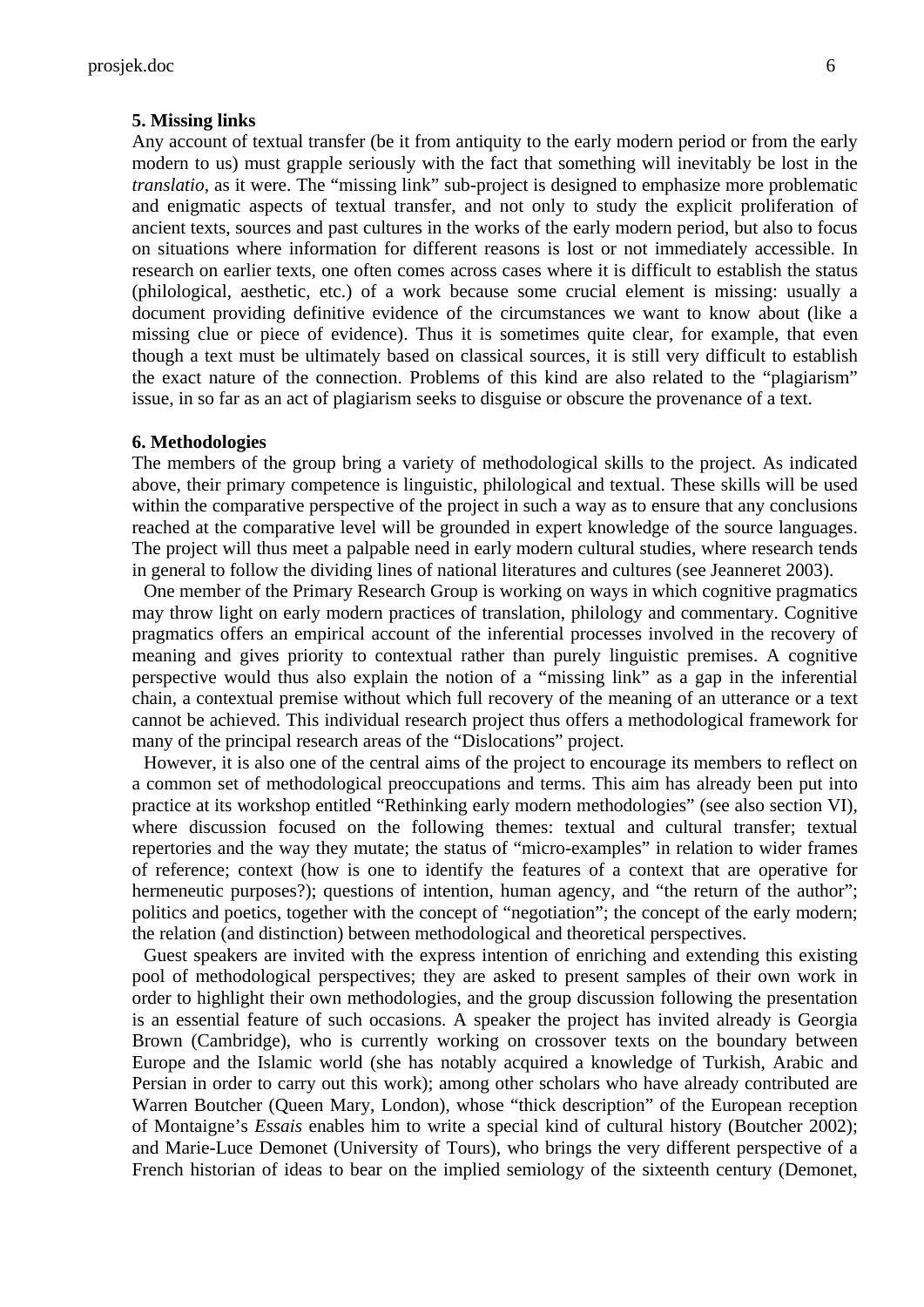-

1992, 2002). Terence Cave will also continue to develop for the group his reflections on prehistories and afterlives (see Cave 1999, 2001).

### **VI. The first phase: work in progress**

The project has already been running for more than two years, thanks largely to generous support from the Faculty of Humanities, University of Oslo. A running seminar has been held throughout this period, providing the ongoing means of contact and continuity for members of the group, together with a forum in which they can present in draft form the results of their research. The series has also featured guest speakers both from Norway and overseas, including Gérard Ferreyrolles (Paris, Sorbonne), Brian Cummings (University of Sussex, UK) Mateo Ballester (Universidad Complutense de Madrid).

The project group has also organized a number of colloquia, as follows:

- 14-16 November 2003: Workshop constituting the project: "Dislocations: Practices of Textual Transfer in the Renaissance" (Lysebu);
- 4 September 2004: "The Renaissance paratext: Thomas More's *Utopia* and its vernacular translations", with guest speaker Wes Williams (Oxford);
- 27-28 May 2005: "Rethinking early modern methodologies", with guest speakers Kjersti Bale (Oslo), Stina Hansson (Gothenburg), Helge Jordheim (Oslo) and Richard Wilson (Lancaster, UK);
- 20 October 2005: "Dislocations: learned ignorance in early modern Europe", with guest speakers Marie-Luce Demonet (Centre d'Etudes Supérieures de la Renaissance, Tours) Neville Davies (University of Birmingham) Michael Benskin (University of Oslo) and Terence Cave (St John's College, Oxford), (this colloquium was held in collaboration with the Røstvig Foundation);
- 2-7 May 2006: "Early Modern Places and Displacements" (this colloquium was jointly organized with the "Urban Culture" project group, led by Roy Eriksen of Agder University College at Vicenza in Italy.

This seminar at Vicenza included a full-day presentation by members of the *Utopia* sub-project designed to carry their collective volume into its final phase of preparation. Warren Boutcher (Queen Mary, University of London) was invited to act as respondent on the *Utopia* theme; Paul Davies (Reading) and Georgia Brown (Cambridge) also presented guest lectures. The *Utopia* sub-project is now under contract for publication by Manchester University Press (UK). The deadline for submission of the definitive draft is 30 November 2006, and publication is expected in 2007. The result will be a book containing the paratexts of all translations of More's work published before 1650. These paratexts will be presented both in their original form and in English translations. They will be accompanied by analytic and contextualizing essays (one for the Latin editions and one for each of the vernaculars concerned).The book will also contain an introduction by Terence Cave and a concluding essay by Warren Boutcher.

 It will be a major aim of the project to fund new postdoctoral positions in early modern studies in order to assure the future of the field at the University of Oslo. It is proposed that such positions be reserved for candidates offering subjects in early modern studies, with competence in Latin (including Renaissance Latin), European vernaculars or History of Ideas.

## **VII. Major events and publications 2007-2009**

The running seminar, which consists of 4-6 contributions per semester, will continue and be further developed, providing the ongoing means of contact and continuity for members of the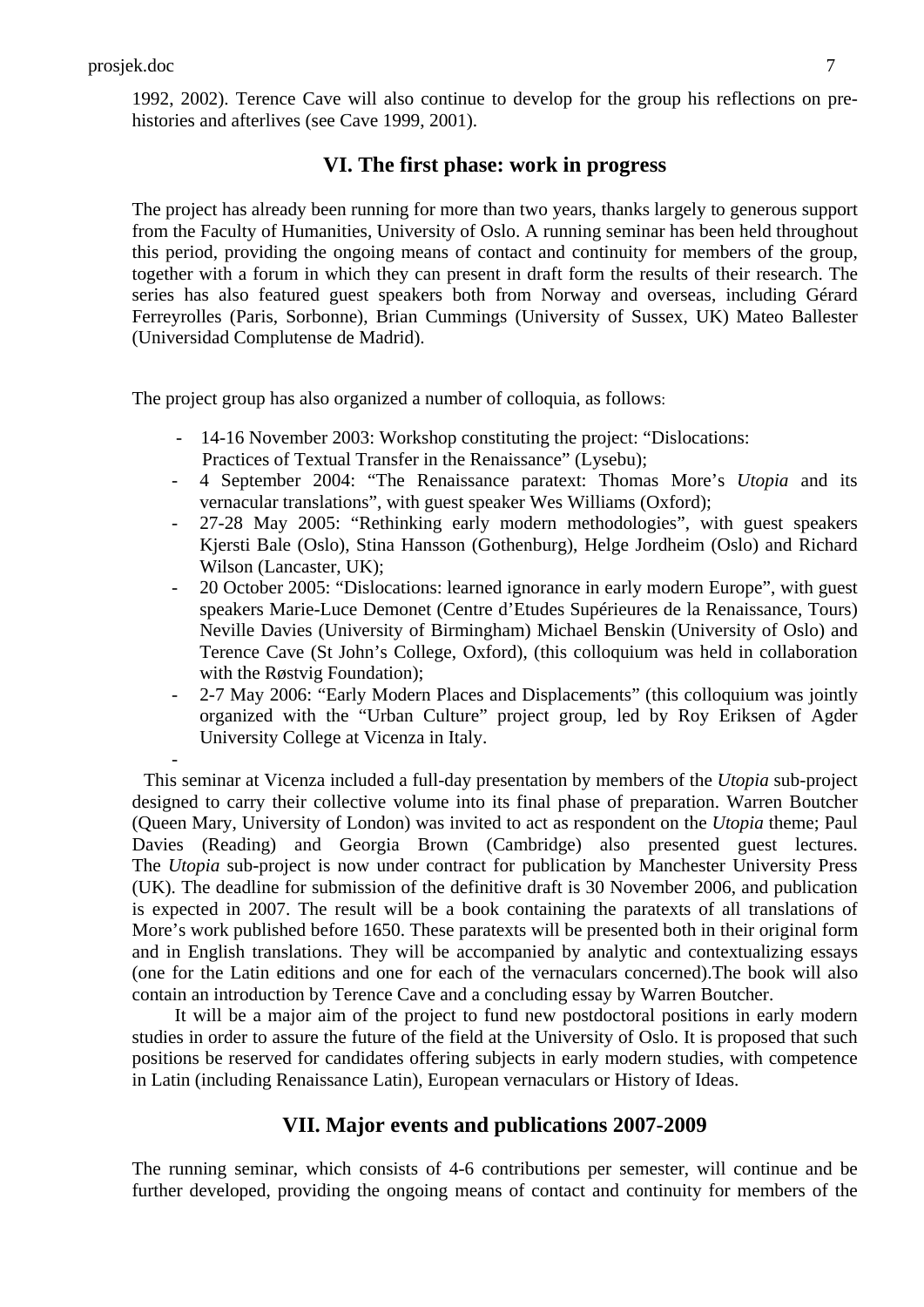group, together with a forum in which they can present in draft form the results of their research. Other scholars, both from within Norway and from abroad, are invited from time to time to give papers in the series. This seminar has already proved fruitful, but in the future it will have a rather more structured form: a single theme will be chosen for each semester and individuals will be invited to present papers on that theme. The following outline plan is currently being discussed:

- 2007 (spring): imitation and plagiarism preparation for the Tours conference
- 2007 (autumn): sonnet seminar
- 2008 (spring): power, places and culture
- 2008 (autumn): Missing Links preparation for the Lysebu conference
- 2009 (spring): translation and context
- 2009 (autumn): dislocations preparations for the final conference in Oxford

Further formal colloquia will be organised, one in each year of the project's life and marking key points in its development. – The seminar on "Early Modern Places and Displacements" that took place in Vicenza in May 2006 may be said to constitute a model for the project group's future plans on this point: a cooperation was established with another major scientific project in a related field and international experts were invited to give papers on fields important to the "dislocations" undertaking but not covered by any of the regular members of the group. The three colloquia that are planned are the following:

- Tours, May 2007: "Early modern theories of imitation and plagiarism"
- Lysebu, September 2008: "Missing Links"

- Oxford, September 2009: "Dislocations: practices of cultural transfer in the early modern period"

Distinguished specialists of early modern culture will be invited to give keynote papers at these colloquia.

 The group's research activities will lead to various kinds of publication. The first collective publishing venture, is the *Utopia* volume (see above, VI), which will be published in early 2007. A selection of the papers given at the Tours and Lysebu conferences will be published in one or more collective volumes. The exact form such volumes will take will depend on two criteria: the degree of thematic and / or methodological coherence that can be achieved, and the quality of the individual contributions. Papers not so published will be considered for publication on the project's website. The deadline for completing the work of editing these materials is the end of the calendar year 2009.

In addition, a central – and symbolic – aim of the project is to produce one major collective publication, bearing the same title as the project itself, and consisting of high-quality refereed contributions written specifically for this purpose by participants. It will be structured in such a way as to reflect the different levels of activity of the group, beginning with an extended introduction along the lines of this project description (although of course developed and modified by the experience of working on the project). The first part will consist of a series of essays on issues arising under the heading "Frames of reference" above; in particular, they will seek to sketch out, then to problematise, the enduring theories and practices of cultural transfer that characterise the period (*imitatio*, translation, plagiarism paratextual materials, "missing links", generic transformations and the like) and to provide reflections on the key methodological issues. This section of the volume could be described as focusing on the metalevel of the project's work. A series of micro-studies would then follow, reflecting the individual research of members of the group. These would need to be chosen so that they can be placed in relation to the general frame while adopting specific perspectives appropriate to their materials. One of the project's distinguished guest speakers or contributors will be invited to read the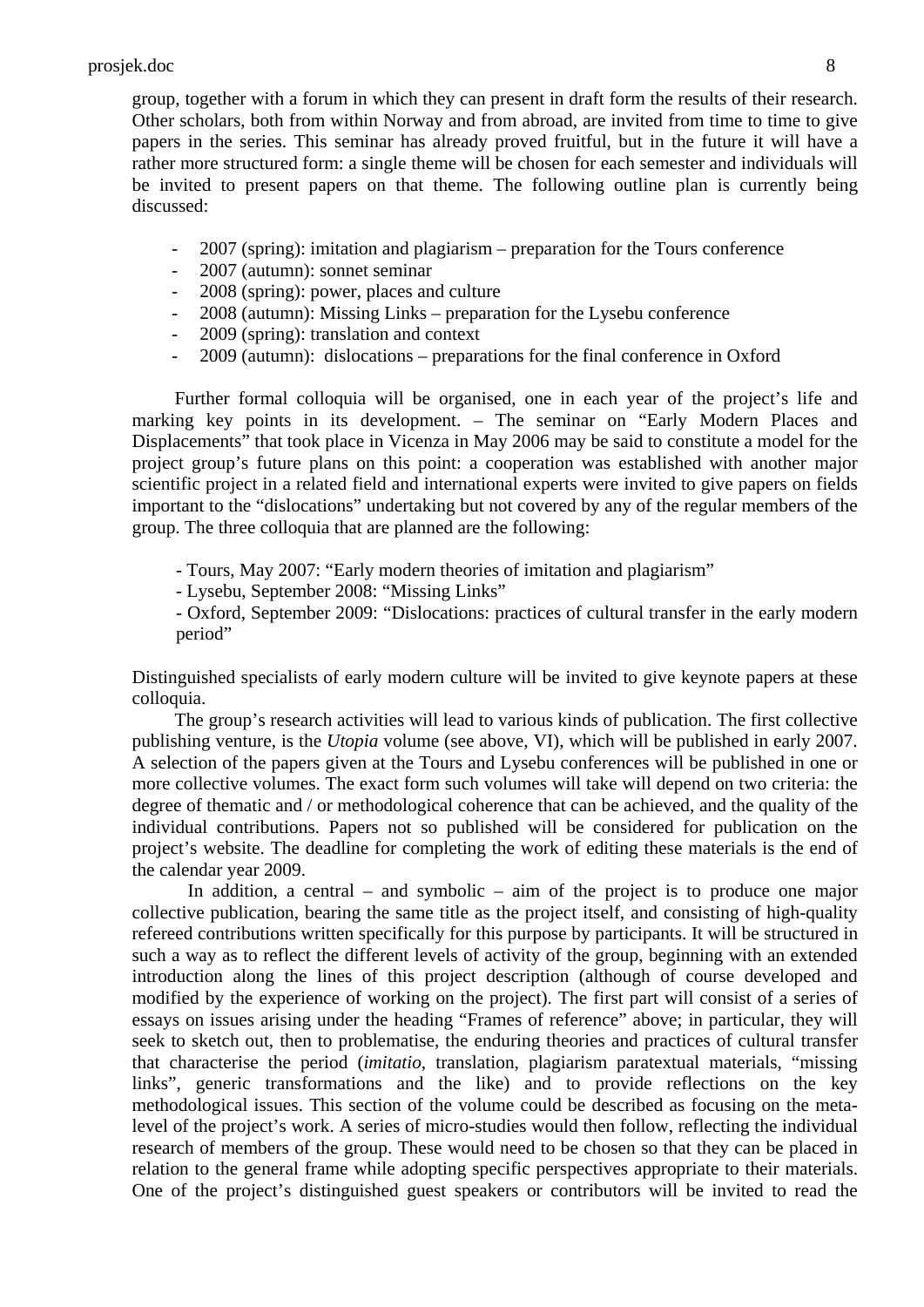completed volume and write a concluding essay drawing out its major themes and indicating ways in which the work of the group opens up new lines of enquiry in early modern studies. The volume, to be written in English, would be offered for publication to a major publishing house. The Oxford conference will provide a forum in which papers intended for inclusion in the volume may be presented and discussed in draft form; it will thus be a prelude to the work of writing up and editing the volume.

 Finally, the project will also provide a general frame of reference for individual articles, seminar and conference papers, monographs and other projects which participants may wish to publish on their own account; academic support (and, where necessary, advice) will be provided for those in the earlier stages of their career who have little experience of the process leading from research to publication.

## **VIII. Summary of aims and outcomes**

The project thus has a number of different but entirely compatible aims:

- to make a significant contribution to knowledge and understanding of early modern culture, both in general terms and through a series of micro-studies;
- to disseminate the central core of the project's work in the form of a volume of high-quality refereed studies, entitled *Dislocations: Practices of Cultural Transfer in the Early Modern Period*, one or more collections of conference papers, and one or more collections on the model of the *Utopia* volume described above;
- to nourish, support and facilitate publication, by those participating in the project, of the results of their individual researches, in the form of papers, articles, monographs and other book-length projects;
- to develop an already established website which will publicise the ongoing work of the project, establish a corpus of electronic texts relevant to the group's work, and make available seminar papers and other scholarly contributions not published elsewhere;
- to fund scholarships for the recruitment of new postdoctoral researchers in order to ensure that this field of study will continue to develop in the future, and to attract students to doctoral research and to master's programmes in early modern studies;
- to create a thriving and open research community, embracing all levels from doctoral to professorial, and an overall framework of research activities that will provide strong methodological orientations, opportunities for comparison and contrast with adjacent areas of the field, and above all the habit of communicating with other scholars facing common problems;
- to establish in these ways a research culture that will have beneficial effects well beyond the temporal and institutional limits of this particular project and give the University of Oslo a significant place in international research on early modern culture.

Finally, it should be emphasised that *Dislocations: Practices of Cultural Transfer in the Early Modern Period* has been conceived and designed in order to achieve a balance between broad historical and disciplinary scope on the one hand and sharp focus on the other. Breadth of scope allows the establishing of a scholarly community as described above; the emphasis of the project on local difference and on particular kinds or moments of transfer will encourage participants to study micro-phenomena falling within this broad perspective and thus subject it to constant but productive dislocation. – One may also note that historical research of the type this project exemplifies should contribute to our *general* understanding of how different cultures interact. In a world where such interaction is constantly increasing the importance of such studies cannot be doubted.